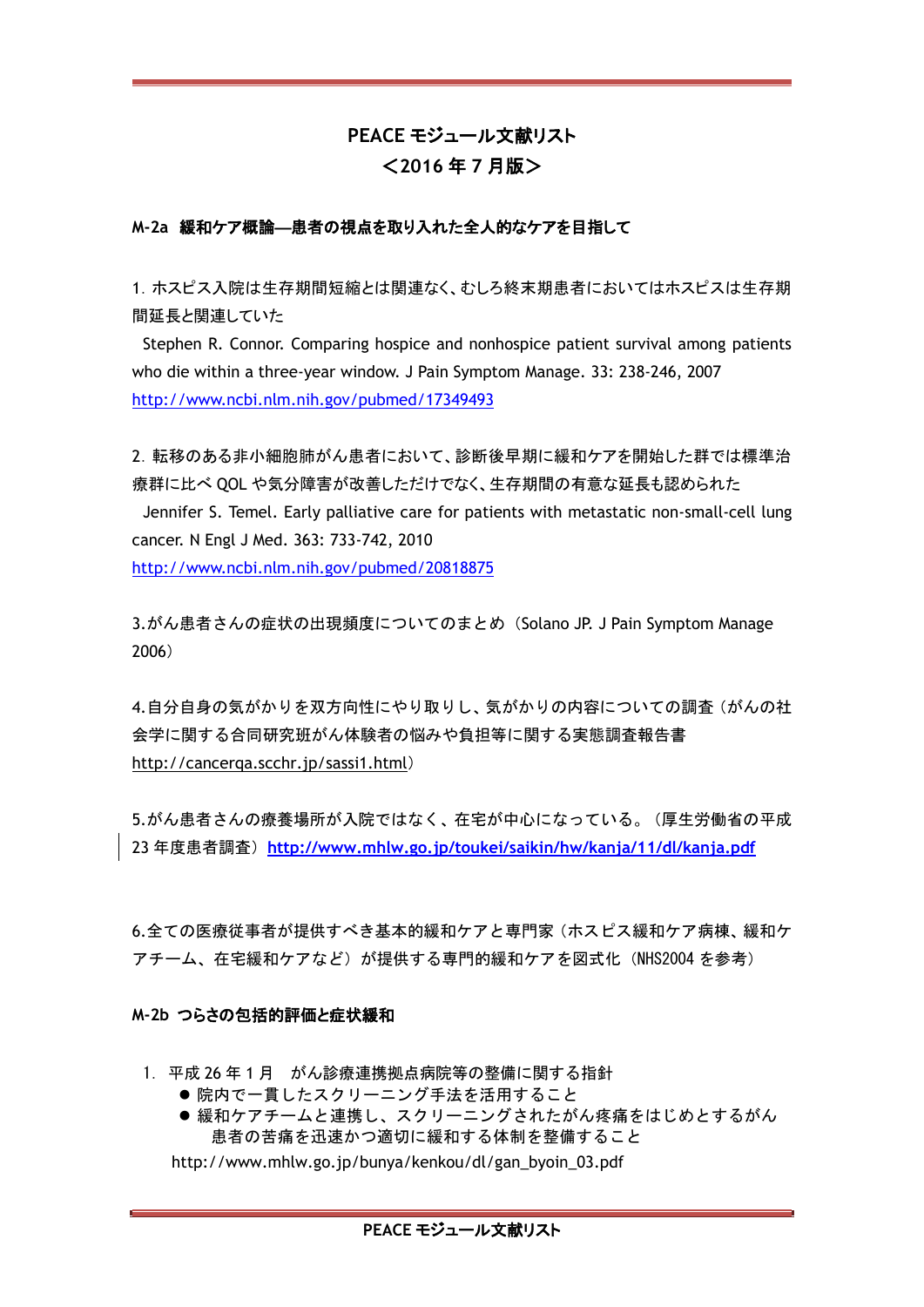- 2.スクリーニングの方法
	- \*自記困難な症例もあるので、自記式と他者評価の両方を準備することが望ましい
	- ・生活のしやすさに関する質問票:自記式または他者評価 http://gankanwa.umin.jp/pdf/hamamatsulife.pdf
	- ・ESAS (Edmonton Symptom Assessment System):自記式 http://www.palliative.org/newpc/professionals/tools/esas.html
		- 1) Watanabe SM, Nekolaichuk C, Beaumont C, Johnson L, Myers J, Strasser F. A multi-centre comparison of two numerical versions of the Edmonton Symptom Assessment System in palliative care patients J Pain Symptom Manage 2011; 41:456-468.

http://ac.els-cdn.com/S0885392410005348/1-s2.0-S0885392410005348-ma in.pdf?\_tid=6316f71a-ef5d-11e4-bb72-00000aab0f26&acdnat=1430414690 \_7c51c019138f859aa8077c9891b7b1f1

- 2) Bruera E, Kuehn N, Miller MJ, Selmser P, Macmillan K. The Edmonton Symptom Assessment System (ESAS): a simple method for the assessment of palliative care patients. J Palliat Care 1991; 7:6-9.
	- 対象 緩和ケア病棟入院中の患者 101 人(平均年齢 65 歳)
	- 方法 1日に2回 (10時/18時) 症状評価
		- 8項目(痛み、活動性、悪心、抑うつ、不安、眠気、食欲、幸福 感)
		- VAS (Visual analog scale: 0-100mm)で評価
		- 評価者 患者自身、看護師援助下での患者、看護師、肉親
		- 全ての症状の合計スコアを「症状·つらさのスコア: symptom distress score;以下 SDS と略」と定義

結果 評価法 入院中のある時期に患者自身が評価 84%

- 亡くなる前に看護師や肉親による評価 83% 平均 SDS 入院 1 日目 410 ± 95、5 日目 362 ± 83 (p < 0.01) 評価者別入院期間の平均 SDS 患者評価 359 ± 105
	- 肉親評価 406 ± 81 (p < 0.01)
- <参考>

スクリーニング後の対応について参考となる文献です

Cancer Care Ontario Edmonton Symptom Assessment System (ESAS) https://www.cancercare.on.ca/cms/one.aspx?objectId=58189&contextI  $d=1377$ 

- ・POS (Palliative Care Outcome Scale):自記式または他者評価 http://pos-pal.org/
- ・MDASI (MD Anderson Symptom Inventory):自記式

http://www.mdanderson.org/education-and-research/departments-programs-an d-labs/departments-and-divisions/symptom-research/symptom-assessment-tools /mdanderson-symptom-inventory.html

日本語版 M.D. Anderson Symptom Inventory (M.D. アンダーソンがんセンター版症状評価票): MDASI-J:自記式 http://pod.ncc.go.jp/documents/MDASI.pdf

- 症状 13 項目(疼痛、倦怠感、嘔気、睡眠障害、ストレス、息切れ、も の忘れ、食欲不振、眠気、口渇、悲しい気持ち、嘔吐、しびれ)
- 日常生活の障害 6 項目(日常生活の全般的活動、気持ち・情緒、仕事(家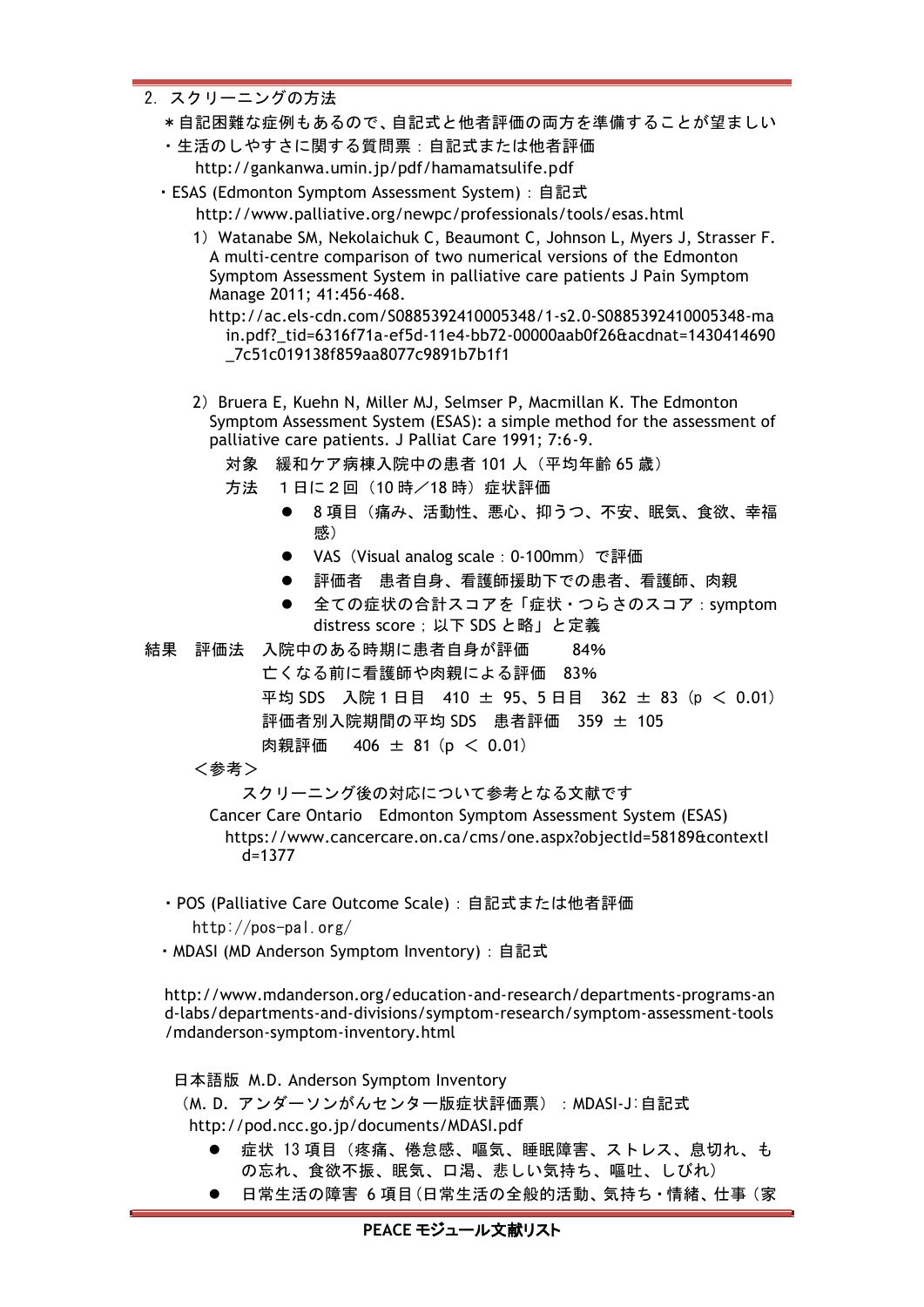## 事を含む)、対人関係、歩行、生活を楽しむこと)

- Okuyama T, Wang XS, Akechi T, Mendoza TR, Hosaka T, Cleeland CS, et al. Japanese version of the MD Anderson Symptom Inventory: a validation study. Journal of Pain & Symptom Management. 2003; 26(6): 1093-104.
- 3. スクリーニングの後、適切なマネジメントを行うことが不可欠

J Natl Compr Canc Netw. 2013 Oct 1;11(10):1249-61.

http://www.jnccn.org/content/11/10/1249.full.pdf+html

悪性脳腫瘍と頭頸部癌患者は 10 か月間、受診のたびに Distress Minimum Dataset (the Edmonton Symptom Assessment System [ESAS] と the Canadian Problem Checklist [CPC])を用いてスクリーニングを受け、評価・治療された。結果、幸福 感の改善と心理的・身体的・生活上の問題減少が認められた。

4.神奈川新聞報道部「いのちの授業 がんと闘った大瀬校長の六年間」2005 年 新潮社 http://www.pmaj.or.jp/online/0605/book2.html

## **M-3** がん疼痛の評価と治療

- 1) がん疼痛マネジメント全般、がん疼痛のアセスメント
- 1. WHO. Cancer Pain Relief, 2<sup>nd</sup> ed. Geneva: World Health Organization, 1996
- 2. Ripamonti CI, Santini D, Maranzano E, Berti M, Roila F, on behalf of the ESMO Guideline Working Group. Management of cancer pain: ESMO clinical practice guidelines. Annals of Oncology 23 (Suppl 7): ⅶ139-54, 2012
- 3. Hjermstad MJ, Fayers PM, Haugen DF, Caraceni A, Hanks GW, Loge JH, Fainsinger R, Aass N, Kaasa S on behalf of the European Palliative Care Research Collaborative (EPCRC). Studies comparing numerical rating scales, verbal rating scales, and visual analogue scales for assessment of pain intensity in adults: A systematic literature review. Journal of Pain and Symptom Management 41: 1073-93, 2011
- 4. 日本緩和医療学会緩和医療ガイドライン委員会(編). がん疼痛の薬物療法に関するガイドラ イン 2014 年版. 金原出版,東京,2014
- 2) がん疼痛薬物療法各論
- 1. Mercadante S, Giarratano A. The long and winding road of non steroidal anti-inflammatory drugs and paracetamol in cancer pain management: A critical review. Critical Review in Oncology/Hematology 87: 140-5, 2013
- 2. Tassinari D, Drudi F, Rosati M, Tombesi P, Sartori S, Maltoni M. The second step of the analgesic ladder and oral tramadol in the treatment of mild to moderate cancer pain: A systematic review. Palliative Medicine 25: 410-23, 2011
- 3. Leppert W, Luczak J. The role of tramadol in cancer pain management a review. Supportive Care in Cancer 13: 5-17, 2005
- 4. Caraceni A, Hanks G, Bennett M, Brunelli C, Cherny N, Dale O, De Conno F, Fallon M, Hanna M, Haugen DF, Juhl G, King S, Klepstad P, Laugsand EA, Maltoni M, Mercadante S, Nabel M, Pigni A, Radbruch L, Reid C, Sjogren P, Stone PC, Tassunari D, Zeppetella G, for the European Palliative Care Research Collaborative, on behalf of the European Association for Palliative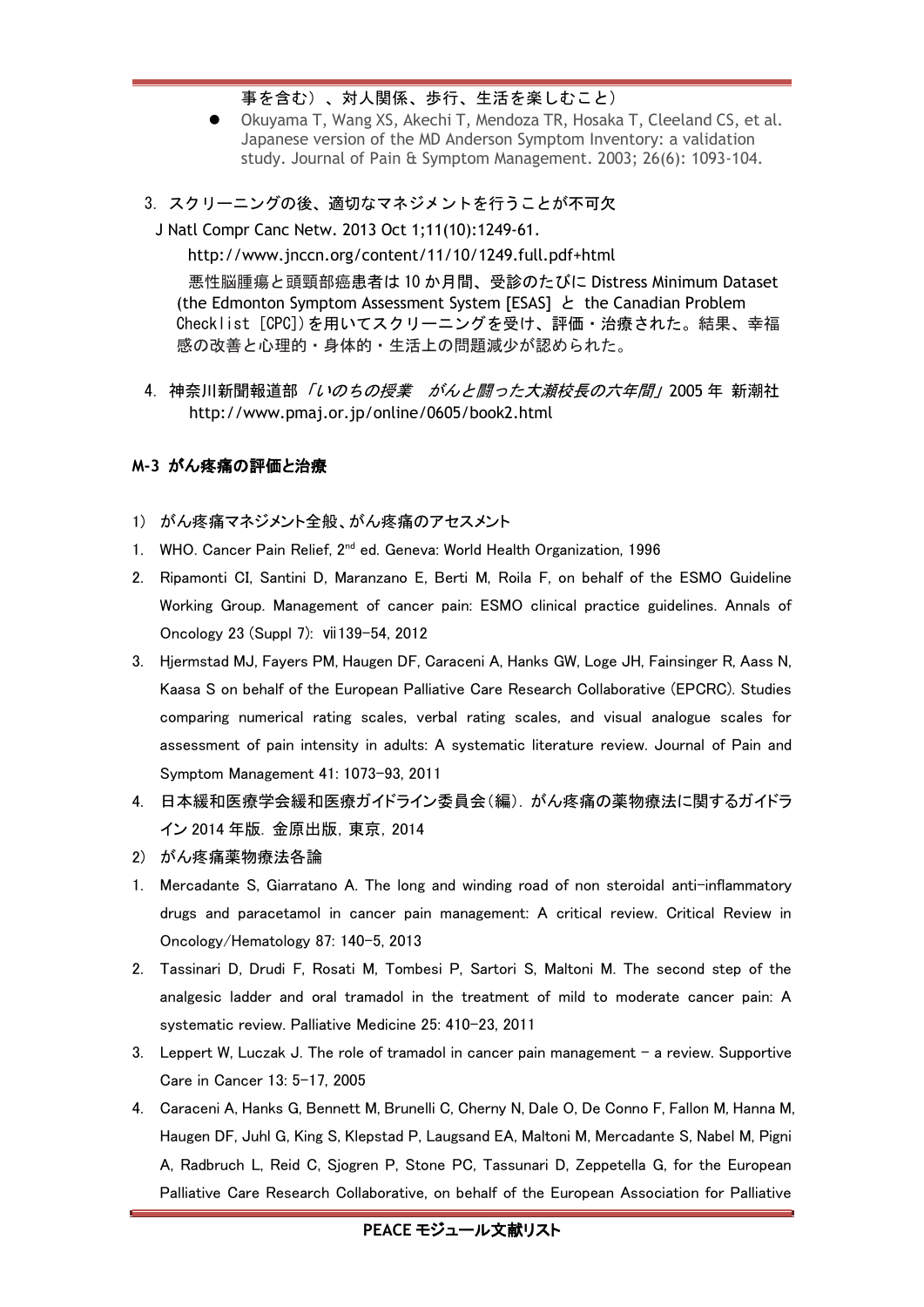Care. Use of opioid analgesics in the treatment of cancer pain: evidence-based recommendations from the EAPC. Lancet Oncology 13: e58-68, 2012

- 5. Mesgarpour B, Griebler U, Glechner A, Kien C, Strobelberger M, Van Noord MG, Michalek-Sauberer A. Extended-release opioids in the management of cancer pain: A systematic review of efficacy and safety. European Journal of Pain 18: 605-16, 2014
- 6. Klepstad P, Kaasa S, Borchgrevink PC. Starting step Ⅲ opioids for moderate to severe pain in cancer patients: Dose titration: A systematic review. Palliative Medicine 25: 424-30, 2010
- 7. Caraceni A, Pigni A, Brunelli C. Is oral morphine still the first choice opioid for moderate to severe cancer pain? A systematic review within the European Palliative Care Research Collaborative guidelines project. Palliative Medicine 25: 402-9, 2010
- 8. Radbruch L, Trokkenberg P, Elsner F, Kaasa S, Caraceni A. Systematic review of the role of alternative application routes for opioid treatment for moderate to severe cancer pain: An EPCRC opioid guidelines project. Palliative Medicine 25: 578-96, 2010
- 9. Laugsand EA, Kaasa S, Klepsted P. Management of opioid-induced nausea and vomiting in cancer patients: systematic review and evidence-based recommendations. Palliative Medicine 25: 442-53, 2011
- 10. Smith HS, Laufer A. Opioid induced nausea and vomiting. European Journal of Pharmacology 722: 67-78, 2014
- 11. Holzer P. Pharmacology of opioids and their effects on gastrointestinal function. American Journal of Gastroenterology Supplement 2: 9-16, 2014
- 12. King AJ, Reid C. Forbes K, Hanks G. A systematic review of oxycodone in the management of cancer pain. Palliative Medicine 25: 454-70, 2011
- 13. Tassinari D, Drudi F, Rosati M, Maltoni M. Transdermal opioids as front line treatment of moderate to severe cancer pain: a systematic review. Palliative Medicine 25: 478-87, 2011
- 14. Schikowski A, Krings D, Schwenke K. Tapentadol prolonged release for chronic cancer-related pain: effectiveness, tolerability, and influence on quality of life of the patients. Journal of Pain Research 8: 1-8, 2015
- 15. Kress H, Koch ED, Kosturski H, Steup A, Karcher K, Lange B, Dogan C, Etropolski M, Eerdekens M. Tapentadol prolonged release for managing moderate to severe, chronic malignant tumor-related pain. Pain Physician 17: 329-43, 2014
- 16. Leppert W. The role of methadone in cancer pain treatment a review. International Journal of Clinical Practice 63: 1095-109, 2009
- 17. Shaiova L. The role of methadone in the treatment of moderate to severe cancer pain. Supportive Cancer Therapy 2: 176-80, 2005
- 18. Bruera E, Palmer JL, Bosnjak S, Rico MA, Moyano J, Sweeney C, Strasser F, Willey J, Bertolino M, Mathias C, Spruyt O, Fisch M. Methadone versus morphine as a first-line strong opioid for cancer pain: A randomized, double-blind study. Journal of Clinical Oncology 22: 185-92, 2004
- 19. Webster LR, Fine PG. Review and critique of opioid rotation practices and associated risks of toxicity. Pain Medicine 13: 562-70, 2012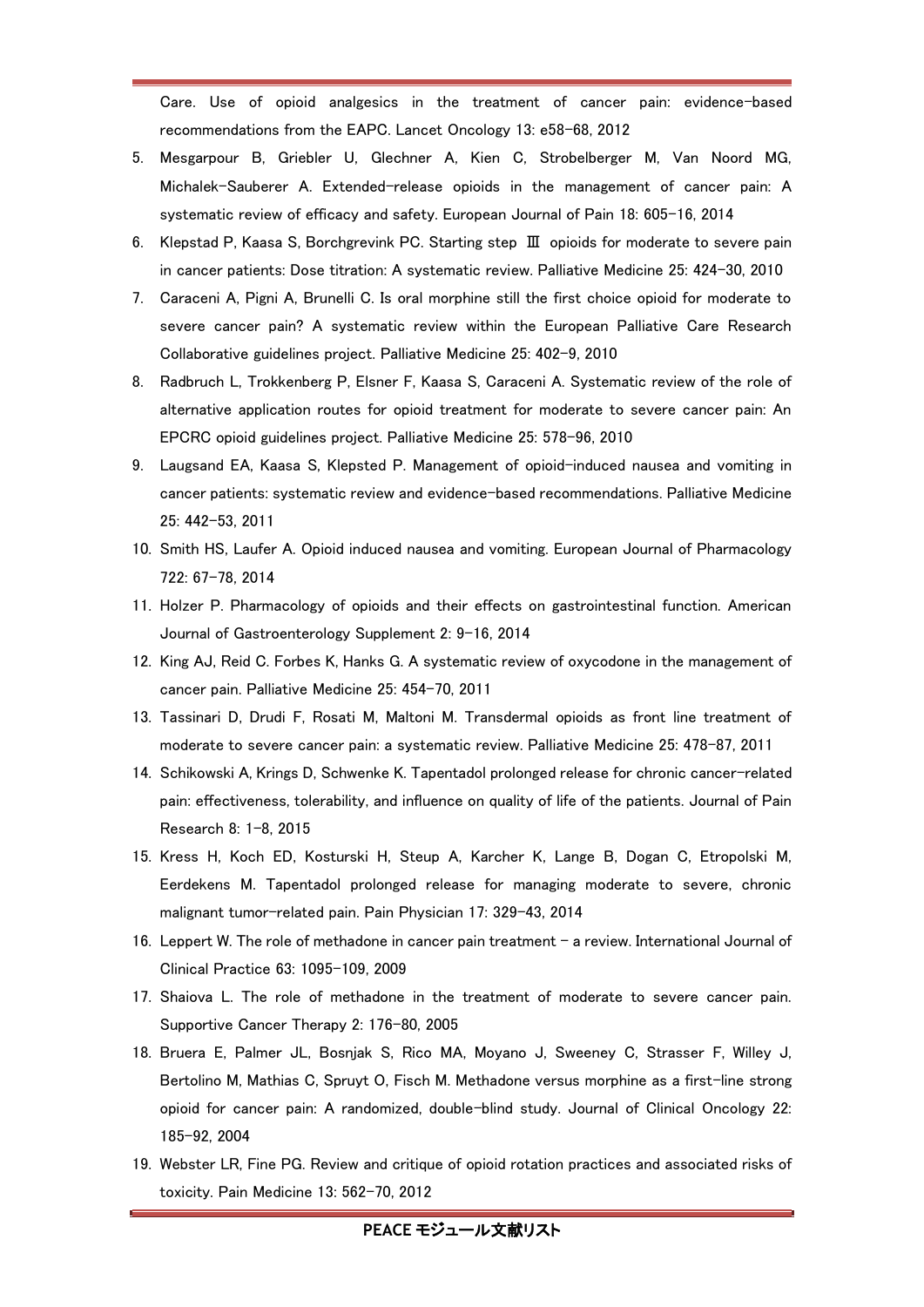- 20. Mercadante S, Caraceni A. Conversion ratios for opioid switching in the management of cancer pain: a systematic review. Palliative Medicine 25: 504-15, 2011
- 21. Deandrea S, Corli O, Consonni D, Villani W, Greco MT, Apolone G. Prevalence of breakthrough cancer pain: A systematic review and a pooled analysis of published literature. Journal of Pain and Symptom Management 47: 57-76, 2014
- 22. Davies A, Buchanan A, Zeppetella G, Porta-Sales J, Likar R, Weismayr W, Slama O, Korhonen T, Filbet M, Poulain P, Mystalidou K, Ardavanis A, O'Brien T, Wilkinson P, Caraceni A, Zucco F, Zuurmond W, Andersen S, Damkier A, Vejlgaard T, Nauck F, Radbruch L, Sjolund K-F, Stenberg M. Breakthrough cancer pain: An observational study of 1000 European oncology patients. Journal of Pain and Symptom Management 46: 619-28, 2013
- 23. Caraceni A, Davies A, Poulain P, Cortes-Funes H, Panchal SJ, Fanelli G. Guidelines for the management of breakthrough pain in patients with cancer. Journal of the National Comprehensive Cancer Network 11 (Supppl 1): S-29-36, 2013
- 24. Zeppetella G, Davies A, Eijgelshoven I, Jansen JP. A network meta-analysis of the efficacy of opioid analgesics for the management of breakthrough cancer pain episodes. Journal of Pain and Symptom Management 47: 772-85, 2014
- 25. Jandhyala R, Fullarton JR, Bennett MI. Efficacy of rapid-onset oral fentanyl formulations vs. oral morphine for cancer-related breakthrough pain: A meta-analysis of comparative trials. Journal of Pain and Symptom Management 46: 573-80, 2013
- 26. Mercadante S. The use of rapid onset opioids for breakthrough cancer pain: The challenge of its dosing. Critical Reviews in Oncology/Hematology 80: 460-5, 2011
- 27. Vadalouca A, Raptis E, Moka E, Zis P, Sykioti P, Siafaka I. Pharmacological treatment of neuropathic cancer pain: A comprehensive review of the current literature. Pain Practice 12: 219-51, 2011
- 28. Henry DH, Costa L, Goldwasser F. Hirsh V, Hungria V, Prausova J, Scagliotti GV, Sleeboom H, Spencer A, Vadhan-Raj S, von Moos R, Willenbacher W, Woll PJ, Wang J, Jiang Q, Jun S, Dansey R, Yeh H. Randomised, double-blind study of denosumab versus zoledronic acid in the treatment of bone metastases in patients with advanced cancer (excluding breast and prostate cancer) or multiple myeloma. Journal of Clinical Oncology 29: 1125- 32, 2011
- 3) 非薬物療法とケア
- 1. Chow E, Zeng L, Salvo N, Dennis K, Tsao M, Lutz S. Update on the systematic review of palliative radiotherapy trials for bone metastases. Clinical Oncology 24: 112-24, 2012
- 2. Lutz S, Berk L, Ghang E, Chow E, Hahn C, Hoskin P, Howell D, Konski A, Kachnic L, Lo S, Sahgal A, Silverman L, Gunten C, Mendel E, Vassil A, Bruner DW, Hartsell W. Palliative radiotherapy for bone metastases: An ASTRO evidence-based guideline. International Journal of Radiation Oncology Biology・Physics 79: 965-76, 2011
- 3. Bahn BM, Erdek MA. Celiac plexus block and neurolysis for pancreatic cancer. Current Pain and Headache Report 17: 310, 2013
- 4. Yan BM, Myers RP. Neurolytic celiac plexus block for pain control in unresectable pancreatic cancer. The American Journal of Gastroenterology 102: 430-8, 2007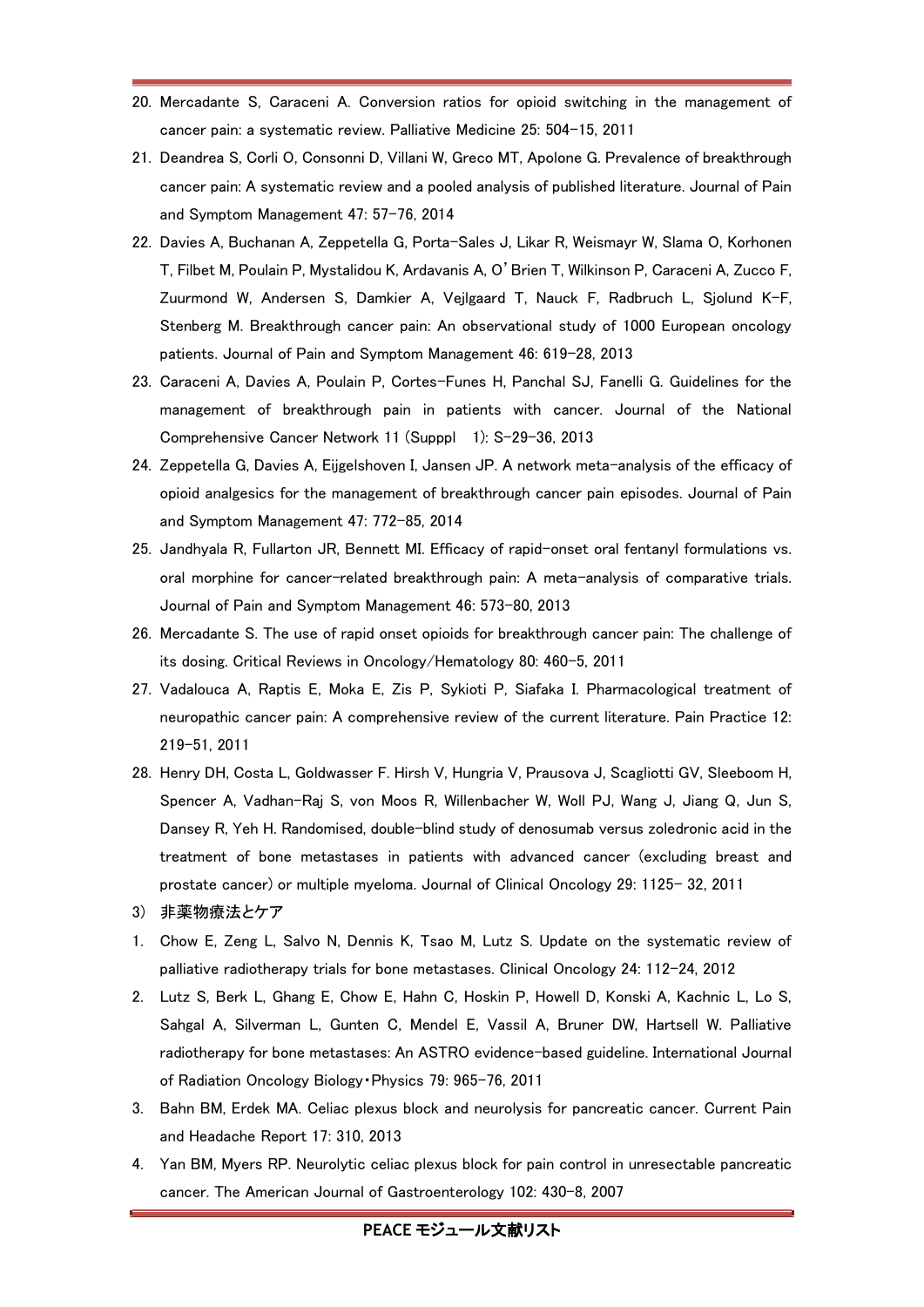- 5. Hökkä M, Kaakinen P, Pölkki T. A systematic review: non-pharmacological interventions in treating pain in patients with advanced cancer. Journal of Advanced Nursing 70: 1954-69, 2014
- 6. Johannsen M, Farver I, Beck N, Zachariae R. The efficacy of psychosocial intervention for pain in breast cancer patients and survivors: A systematic review and meta-analysis. Breast Cancer Research and Treatment 138: 675-90, 2013

## **M-5** オピオイドを開始するとき

1.Morita, T., M. Miyashita, et al. (2006). "Knowledge and beliefs about end-of-life care and the effects of specialized palliative care: a population-based survey in Japan." J Pain Symptom Manage 31(4): 306-16.

<http://www.ncbi.nlm.nih.gov/pubmed/16632078>

2.Schug, S. A., D. Zech, et al. (1992). "A long-term survey of morphine in cancer pain patients." J Pain Symptom Manage 7(5): 259-66.

http://www.ncbi.nlm.nih.gov/pubmed/1624812

3.Portenoy RK. Chronic opioid therapy in nonmalignant pain. J Pain Symptom Manage 1990;5(1 Suppl):S46-62. <http://www.ncbi.nlm.nih.gov/pubmed/1969892>

4.Bercovitch M, Waller A, Adunsky A. High dose morphine use in the hospice setting. A database survey of patient characteristics and effect on life expectancy. Cancer 1999;86(5):871-7.<http://www.ncbi.nlm.nih.gov/pubmed/10463988>

5.Portenoy RK, Sibirceva U, Smout R, et al. Opioid use and survival at the end of life: a survey of a hospice population. J Pain Symptom Manage 2006;32(6):532-40. <http://www.ncbi.nlm.nih.gov/pubmed/17157755>

6.MoritaT, Tsunoda J, et al. (2001). "Effects of high dose opioids and sedatives on survival in terminally ill cancer patients." J Pain Symptom Manage 21(4): 282-9. <http://www.ncbi.nlm.nih.gov/pubmed/11312042>

7.Reid CM, Gooberman-Hill R, Hanks GW et al. (2008). "Opioid analgesics for cancer pain: symptom control for the living or comfort for the dying? A qualitative study to investigate the factors influencing the decision to accept morphine for pain caused by cancer." Ann Oncol 19(1): 44-8. <http://www.ncbi.nlm.nih.gov/pubmed/18073222>

## **M-6a** 呼吸困難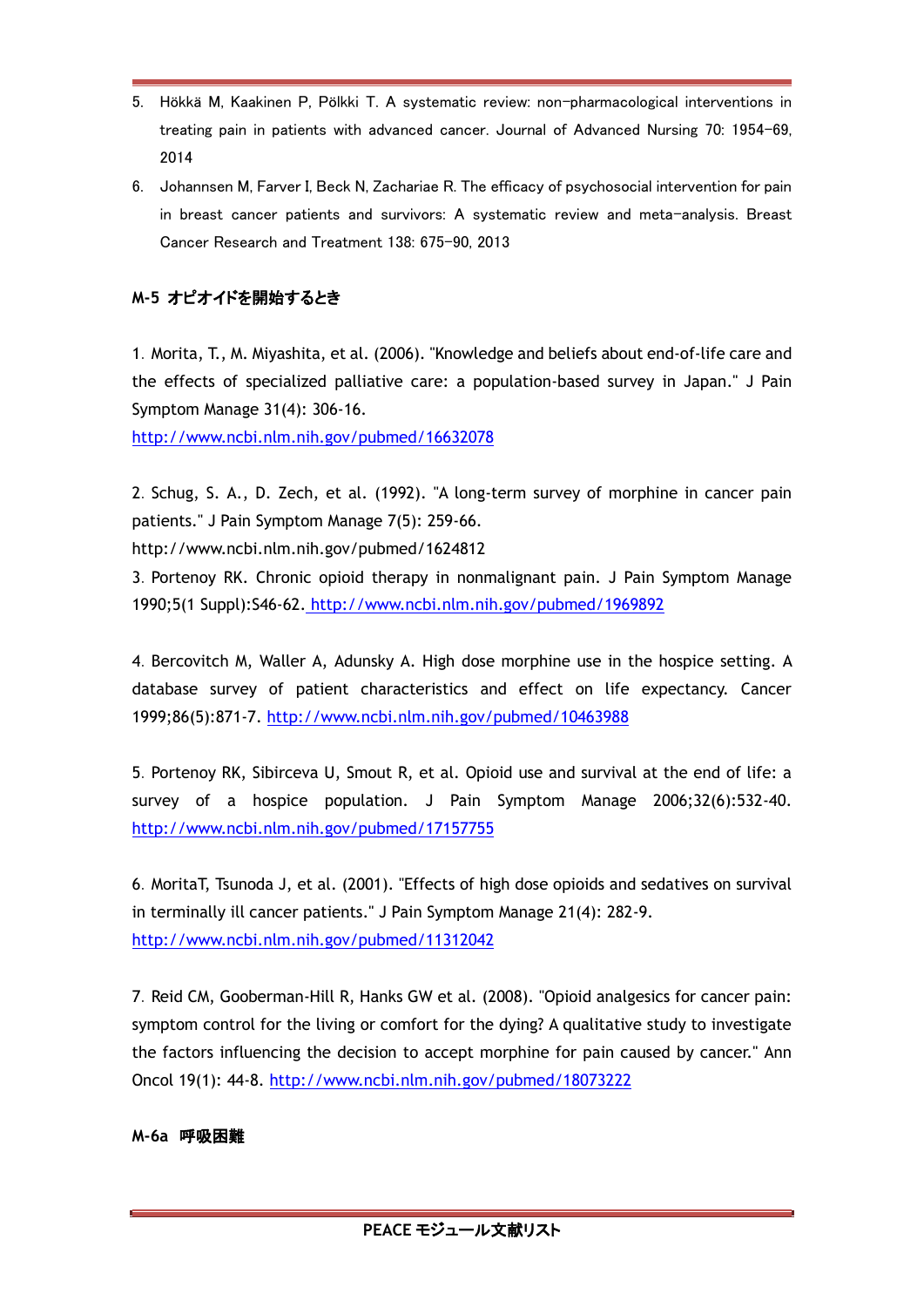1.呼吸困難の頻度などを含んだ呼吸困難のレビュー Thomas JR, von Gunten CF. Clinical management of dyspnea. Lancet Oncol 2002;3:223-28

<http://www.ncbi.nlm.nih.gov/pubmed/12067684>

#### 2.予後 6 週間の患者の呼吸困難頻度の文献

Reuben DB, Mor V. Dyspnea in terminally ill cancer patients. Chest 1986;89:234-36. <http://www.ncbi.nlm.nih.gov/pubmed/3943383>

### 3.モルヒネのがん患者における呼吸困難の改善効果に関する文献

Bruera E, MacEachern T, Ripamonti C, Hanson J. Subcutaneous Morphine for Dyspnea in Cancer Patients. Ann Intern Med. 1993:119;906-7. <http://www.ncbi.nlm.nih.gov/pubmed/8215003>

Mazzocato C, Buclin T, Rapin CH. The effects of morphine on dyspnea and ventilatory function in elderly patients with advanced cancer: a randomized double-blind controlled trial. Ann Oncol. 1999:10;1511-4.

http[://www.ncbi.nlm.nih.gov/pubmed/10643545](http://www.mhlw.go.jp/toukei/saikin/hw/kaigo/service08/dl/sisetu-jigyousyo.pdf)

## 4. モルヒネ使用と酸素飽和度·EtCO2·呼吸抑制の関連の文献

Clemens KE, Klaschik E. Symptomatic therapy of dyspnea with strong opioids and its effect on ventilation in palliative care patients. J Pain Symptom Manage. 2007:33;473-81. <http://www.ncbi.nlm.nih.gov/pubmed/17397708>

5.呼吸困難に対するミダゾラムの効果に関する系統的レビュー

Simon ST, Higginson IJ, Booth S, Harding R, Bausewein C. Benzodiazepines for the relief of breathlessness in advanced malignant and non-malignant disease in adults. Cochrane Database Syst Rev. 2010 :CD007354. <http://www.ncbi.nlm.nih.gov/pubmed/20091630>

## 6.呼吸困難に対するミダゾラム・モルヒネ併用の効果に関する文献

Navigante AH, Cerchietti LC, Castro MA, Lutteral MA, Cabalar ME. Midazolam as adjunct therapy to morphine in the alleviation of severe dyspnea perception in patients with advanced cancer. J Pain Symptom Manage. 2006:31;38-47. <http://www.ncbi.nlm.nih.gov/pubmed/16442481>

### **M-6b** 消化器症状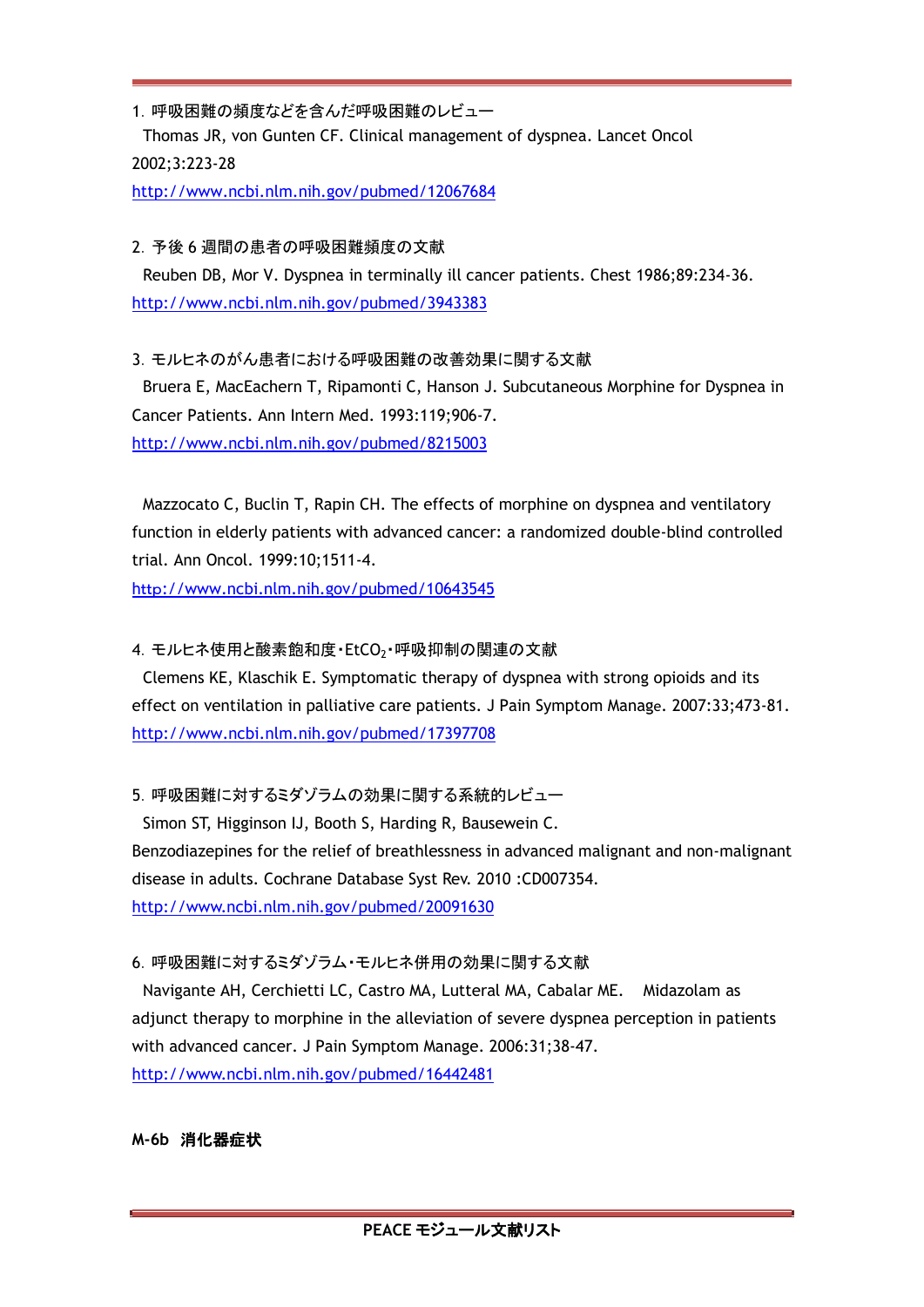1. 制吐薬の選択に関するレビュー

Glare P, Pereira G, Kristjanson LJ. Systematic review of the efficacy of antiemetics in the treatment of nausea in patients with far-advanced cancer. Support Care Cancer. 2004; 12: 432-440.

<http://www.ncbi.nlm.nih.gov/pubmed/15108099>

2.病態に応じた制吐薬による嘔気の改善効果に関する文献

Bentley A, Boyd K. Use of clinical pictures in the management of nausea and vomiting:a prospective audit. Palliat Med. 2001 15:247-253.. <http://www.ncbi.nlm.nih.gov/pubmed/11407196>

Stephenson J, Davies A. An assessment of aetiology-based guidelines for the management of nausea and vomiting in patients with advanced cancer. Support Care Cancer. 2006;14: 348-353

<http://www.ncbi.nlm.nih.gov/pubmed/16228185>

## 3.消化管閉塞に対するオクトレオチドの効果に関する文献

Mercadante S, Ripamonti C. Comparison of octreotide and hyoscine butylbromide in controlling gastrointestinal symptoms due to malignant inoperable bowel obstruction. Support Care Cancer 8(3):188-191, 2000 <http://www.ncbi.nlm.nih.gov/pubmed/10789958>

Mystakidou K, Tsilika E. Comparison of octreotide administration vs conservative treatment in the management of inoperable bowel obstruction in patients with far advanced cancer: a randomized, double- blind, controlled clinical trial. Anticancer Res 22(28):1187-1192, 2002

<http://www.ncbi.nlm.nih.gov/pubmed/12168923>

Ripamonti C, Mercadante S, Groff L, et al. Role of octreotide, scopolamine butylbromide, and hydration in symptom control of patients with inoperable bowel obstruction and nasogastric tubes: a prospective randomized trial. J Pain Symptom Manage. 19(1):23-34, 2000

<http://www.ncbi.nlm.nih.gov/pubmed/10687323>

Currow DC, Quinn S. Double-Blind, Placebo-Controlled, Randomized Trial of Octreotide in Malignant Bowel Obstruction. J Pain Symptom Manage. 2015 May;49(5):814-21. <http://www.ncbi.nlm.nih.gov/pubmed/25462210>

4.消化管閉塞に対するステロイドの効果に関する文献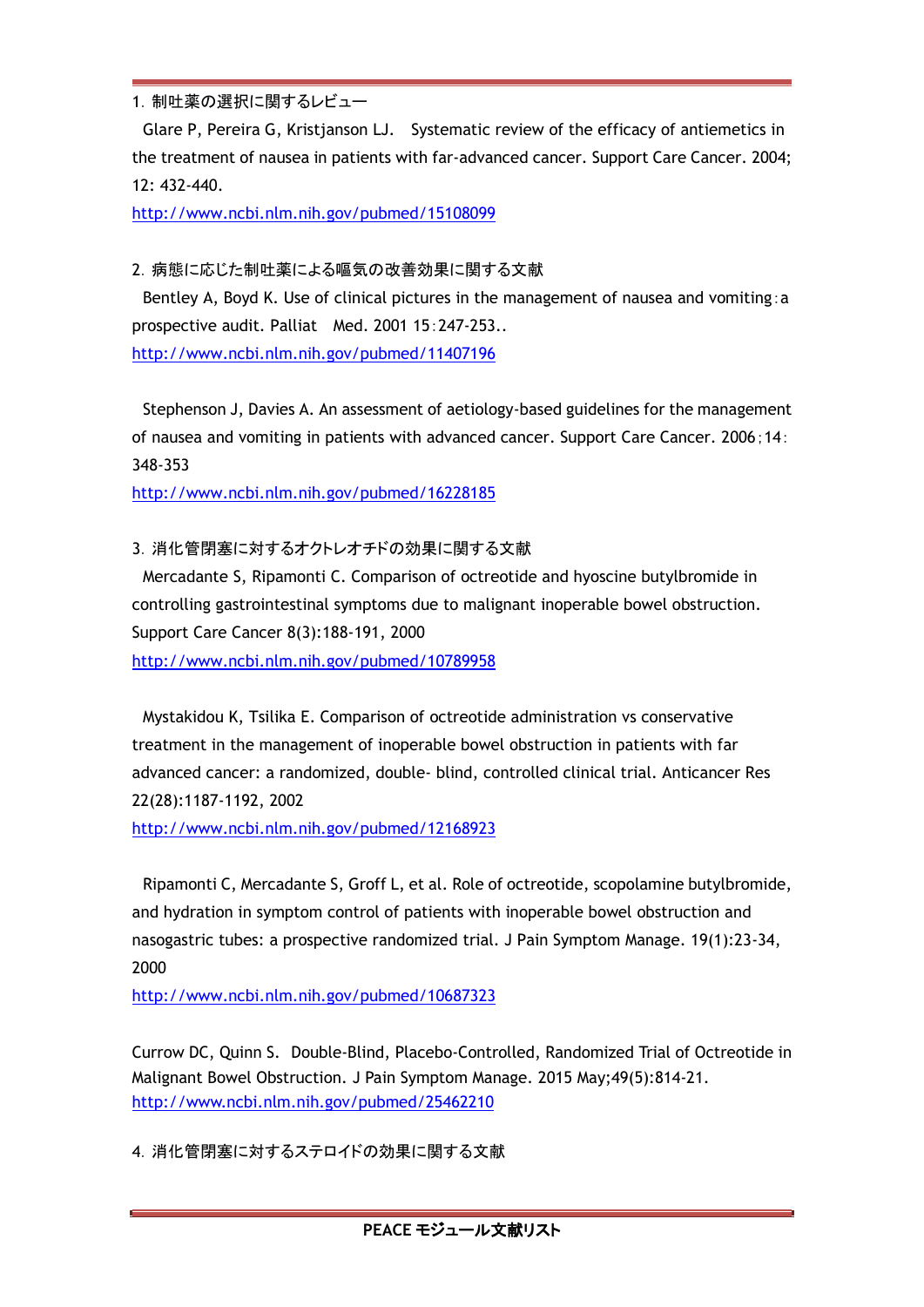Feuer DJ, Broadley KE. Corticosteroids for the resolution of malignant bowel obstruction in advanced gynaecological and gastrointestinal cancer. Cochrane Database Syst Rev. (2):CD001219,2000

<http://www.ncbi.nlm.nih.gov/pubmed/10796761>

5.消化管閉塞の治療に関するレビュー H2 ブロッカー、プロトンポンプ阻害薬の推奨を含む Laval G, Marcelin-Benazech B. Recommendations for bowel obstruction with peritoneal carcinomatosis. J Pain Symptom Manage. 2014 Jul;48(1):75-91. <http://www.ncbi.nlm.nih.gov/pubmed/24798105>

## **M-7a** 気持ちのつらさ

- 1. NCCN Clinical Practice Guidelines in Oncology. [http://www.nccn.org/professionals/physician\\_gls/f\\_guidelines.asp](http://www.nccn.org/professionals/physician_gls/f_guidelines.asp)
- 2. Massie MJ, Popkin MK. Depressive Disorders. In: Holland JC, editor. Psycho-Oncology. New York: Oxford; 1998:518-540.
- 3. Grassi L, Indelli M, Marzola M, Maestri A, Santini A, Piva E, et al. Depressive symptoms and quality of life in home-care-assisted cancer patients. J Pain Symptom Manage. 1996 Nov;12(5):300-7. PMID: 8942125
- 4. Higginson IJ, Costantini M. Dying with cancer, living well with advanced cancer. European journal of cancer 2008;44(10):1414-24. PMID: 18342501
- 5. Henriksson MM, Isometsa ET, Hietanen PS, Aro HM, Lonnqvist JK. Mental disorders in cancer suicides. J Affect Disord. 1995 Dec 24;36(1-2):11-20. PMID: 8988260
- 6. Colleoni M, Mandala M, Peruzzotti G, Robertson C, Bredart A, Goldhirsch A. Depression and degree of acceptance of adjuvant cytotoxic drugs. Lancet. 2000 Oct 14;356(9238):1326-7. PMID: 11073026
- 7. Mathes T, Pieper D, Antoine SL, Eikermann M. Adherence influencing factors in patients taking oral anticancer agents: A systematic review. Cancer epidemiology 2014;38(3):214-26. PMID: 24768601
- 8. Cassileth BR, Lusk EJ, Strouse TB, Miller DS, Brown LL, Cross PA. A psychological analysis of cancer patients and their next-of-kin. Cancer. 1985 Jan 1;55(1):72-6. PMID: 3965087
- 9. Rhondali W, Chirac A, Laurent A, Terra JL, Filbet M. Family caregivers' perceptions of depression in patients with advanced cancer: A qualitative study. Palliative & supportive care. 2015 Jun;13(3):443-50. PMID: 24524805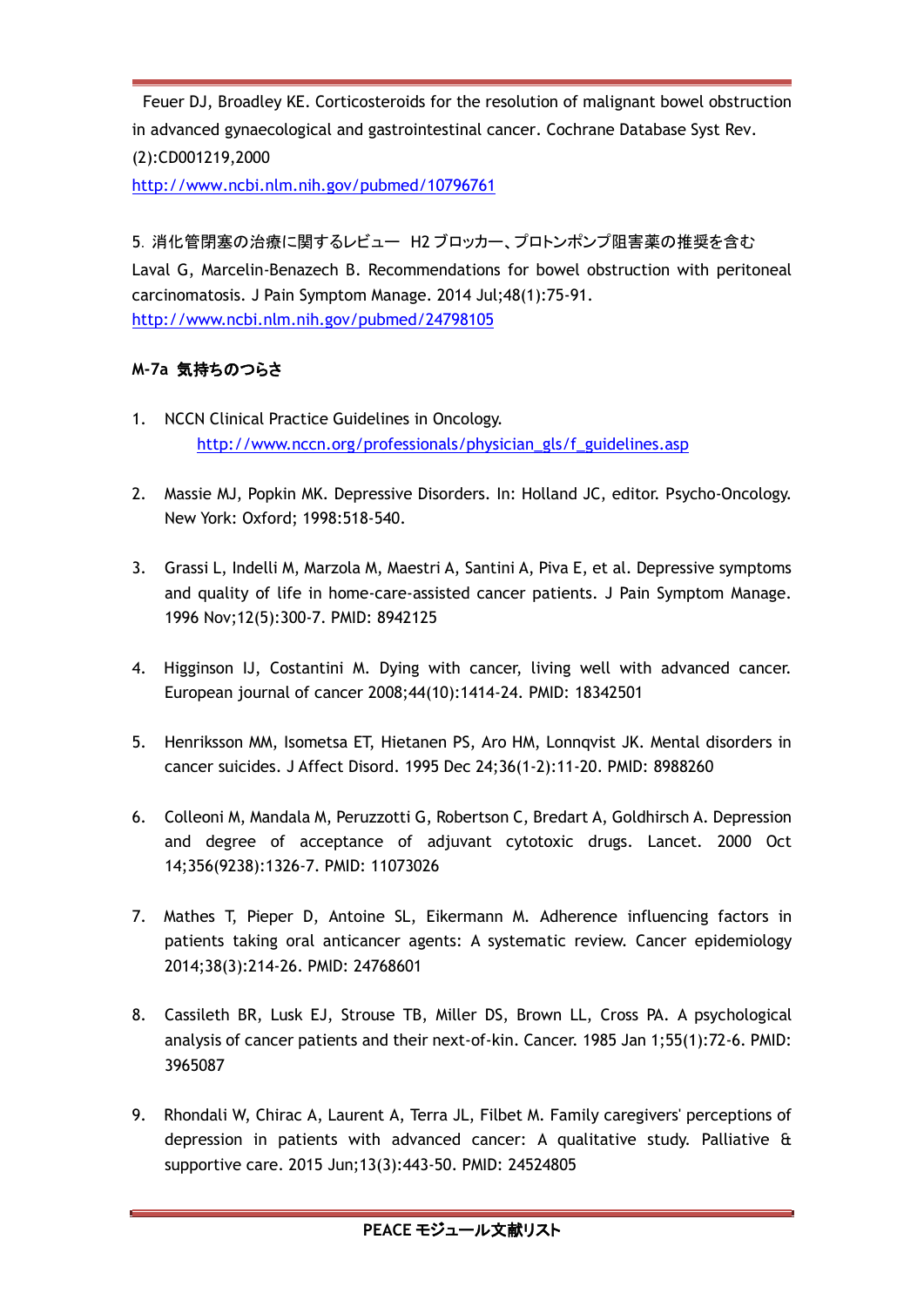- 10. Prieto JM, Blanch J, Atala J, Carreras E, Rovira M, Cirera E, et al. Psychiatric morbidity and impact on hospital length of stay among hematologic cancer patients receiving stem-cell transplantation. J Clin Oncol. 2002 Apr 1;20(7):1907-17. PMID: 11919251
- 11. Kugaya A, Akechi T, Okuyama T, Nakano T, Mikami I, Okamura H, et al. Prevalence, predictive factors, and screening for psychologic distress in patients with newly diagnosed head and neck cancer. Cancer. 2000 Jun 15;88(12):2817-23. PMID: 10870066
- 12. Akechi T, Okamura H, Nishiwaki Y, Uchitomi Y. Psychiatric disorders and associated and predictive factors in patients with unresectable nonsmall cell lung carcinoma: a longitudinal study. Cancer. 2001 Nov 15;92(10):2609-22. PMID: 11745196
- 13. Akechi T, Okuyama T, Sugawara Y, Nakano T, Shima Y, Uchitomi Y. Major depression, adjustment disorders, and post-traumatic stress disorder in terminally ill cancer patients: associated and predictive factors. J Clin Oncol. 2004 May 15;22(10):1957-65. PMID: 15143090
- 14. Goncalves V, Jayson G, Tarrier N. A longitudinal investigation of psychological morbidity in patients with ovarian cancer. Br J Cancer. 2008 Dec 2;99(11):1794-801. PMID: 19002175
- 15. Uchitomi Y, Mikami I, Nagai K, Nishiwaki Y, Akechi T, Okamura H. Depression and psychological distress in patients during the year after curative resection of non-small-cell lung cancer. J Clin Oncol. 2003 Jan 1;21(1):69-77. PMID: 12506173
- 16. Mitchell AJ. Are one or two simple questions sufficient to detect depression in cancer and palliative care? A Bayesian meta-analysis. Br J Cancer. 2008 Jun 17;98(12):1934-43. PMID: 18506146
- 17. Akizuki N, Yamawaki S, Akechi T, Nakano T, Uchitomi Y. Development of an Impact Thermometer for use in combination with the Distress Thermometer as a brief screening tool for adjustment disorders and/or major depression in cancer patients. J Pain Symptom Manage. 2005 Jan;29(1):91-9. PMID: 15652442
- 18. Holland JC, Morrow GR, Schmale A, Derogatis L, Stefanek M, Berenson S, et al. A randomized clinical trial of alprazolam versus progressive muscle relaxation in cancer patients with anxiety and depressive symptoms. J Clin Oncol. 1991 Jun;9(6):1004-11. PMID: 2033413
- 19. Fisch MJ, Loehrer PJ, Kristeller J, Passik S, Jung SH, Shen J, et al. Fluoxetine versus placebo in advanced cancer outpatients: a double-blinded trial of the Hoosier Oncology Group. J Clin Oncol. 2003 May 15;21(10):1937-43. PMID: 12743146
- 20. Cipriani A, Furukawa AT, Salanti G, Geddes RJ, Higgins PTJ, Churchill R, etal. Comparative efficacy and acceptability of 12 new-generation antidepressants: a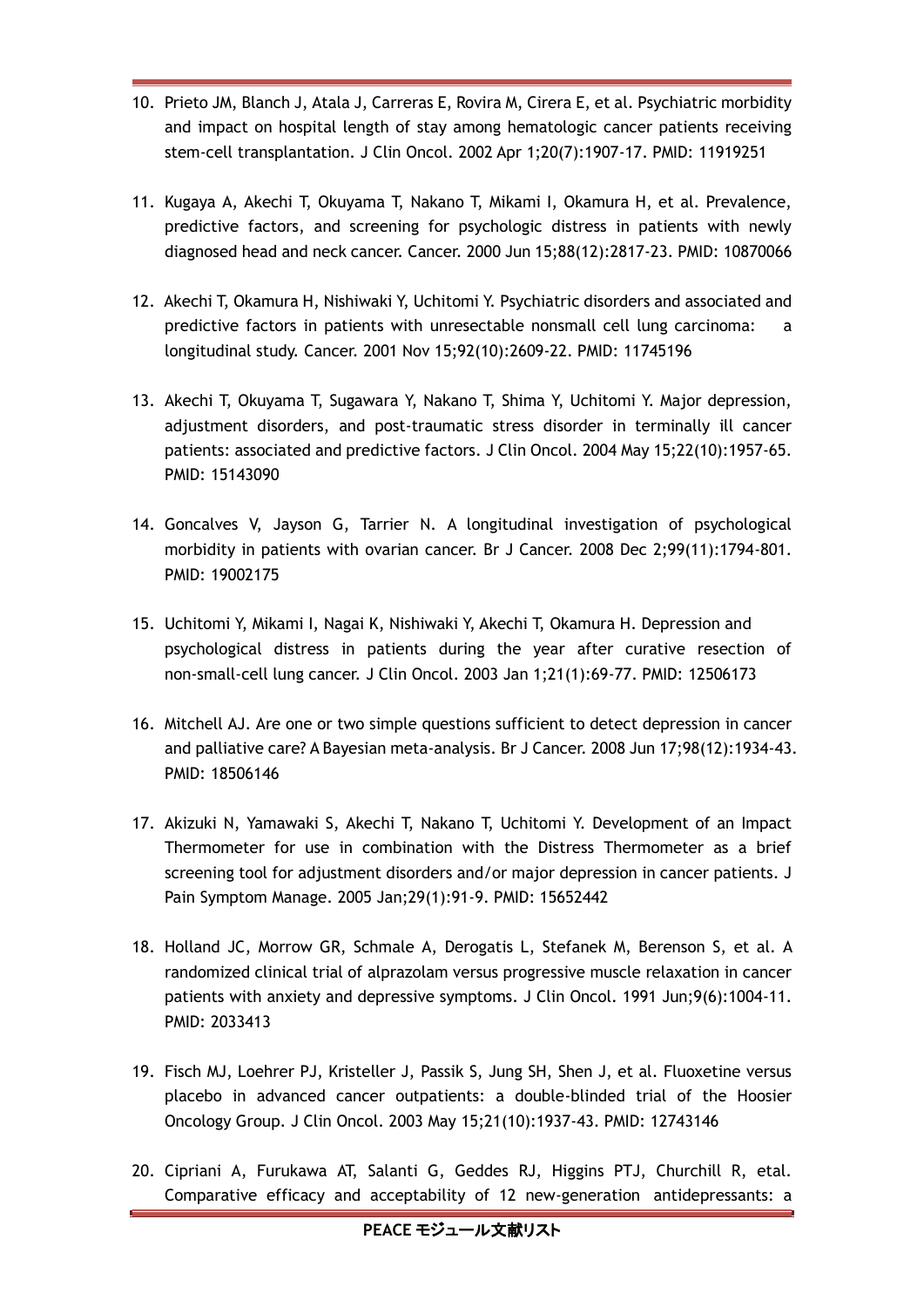multiple-treatments meta-analysis. Lancet. 2009 Feb 28; 373(9665): 746–58. PMID: 19185342

21. Back AL, Arnold RM, Quill TE. Hope for the best, and prepare for the worst. Ann Intern Med. 2003 Mar 4;138(5):439-43. PMID: 12614110

## **M-7b** せん妄

- 1. Minagawa H, Uchitomi Y, Yamawaki S, Ishitani K. Psychiatric morbidity in terminally ill cancer patients. A prospective study. Cancer. 1996 Sep 1;78(5):1131-7. PMID: 8780554
- 2. Lawlor PG, Gagnon B, Mancini IL, Pereira JL, Hanson J, Suarez-Almazor ME, et al. Occurrence, causes, and outcome of delirium in patients with advanced cancer: a prospective study. Arch Intern Med. 2000 Mar 27;160(6):786-94. PMID: 10737278
- 3. Bruera E, Bush SH, Willey J, Paraskevopoulos T, Li Z, Palmer JL, Cohen MZ, Sivesind D, Elsayem A. Impact of delirium and recall on the level of distress in patients with advanced cancer and their family caregivers. Cancer. 2009 May ;115(9):2004-12. PMID: 19241420
- 4. Litaker D, Locala J, Franco K, Bronson DL, Tannous Z. Preoperative risk factors for postoperative delirium. Gen Hosp Psychiatry. 2001 Mar-Apr;23(2):84-9. PMID: 11313076
- 5. Inouye SK, Bogardus ST, Jr., Charpentier PA, Leo-Summers L, Acampora D, Holford TR, et al. A multicomponent intervention to prevent delirium in hospitalized older patients. N Engl J Med. 1999 Mar 4;340(9):669-76. PMID: 10053175
- 6. DSM-5 精神疾患の診断・統計マニュアル 医学書院 2014 年 6 月 15 日 東京
- 7. Young J, Murthy L, Westby M, Akunne A, O'Mahony R. Diagnosis, prevention, and management of delirium: summary of NICE guidance. Bmj.341:c3704.
- 8. Inouye SK, Viscoli CM, Horwitz RI, Hurst LD, Tinetti ME. Ann Intern Med. 1993 Sep ;119(6):474-81. PMID: 8357112
- 9. Inouye SK, Westendorp RG, Saczynski JS. Delirium in elderly people. Lancet. 2014 8;383(9920):911-22. doi: 10.1016/S0140-6736(13)60688-1. PMID: 23992774
- 10. Gaudreau JD, Gagnon P, Harel F, Roy MA, Tremblay A. Psychoactive medications and risk of delirium in hospitalized cancer patients. J Clin Oncol. 2005 Sep 20;23(27):6712-8. PMID: 16170179
- 11. Zimmerman KM et al. Increasing anticholinergic burden and delirium in palliative care in patients.Palliat Med. 2014 Apr;28(4):335-41. PMID: 24534725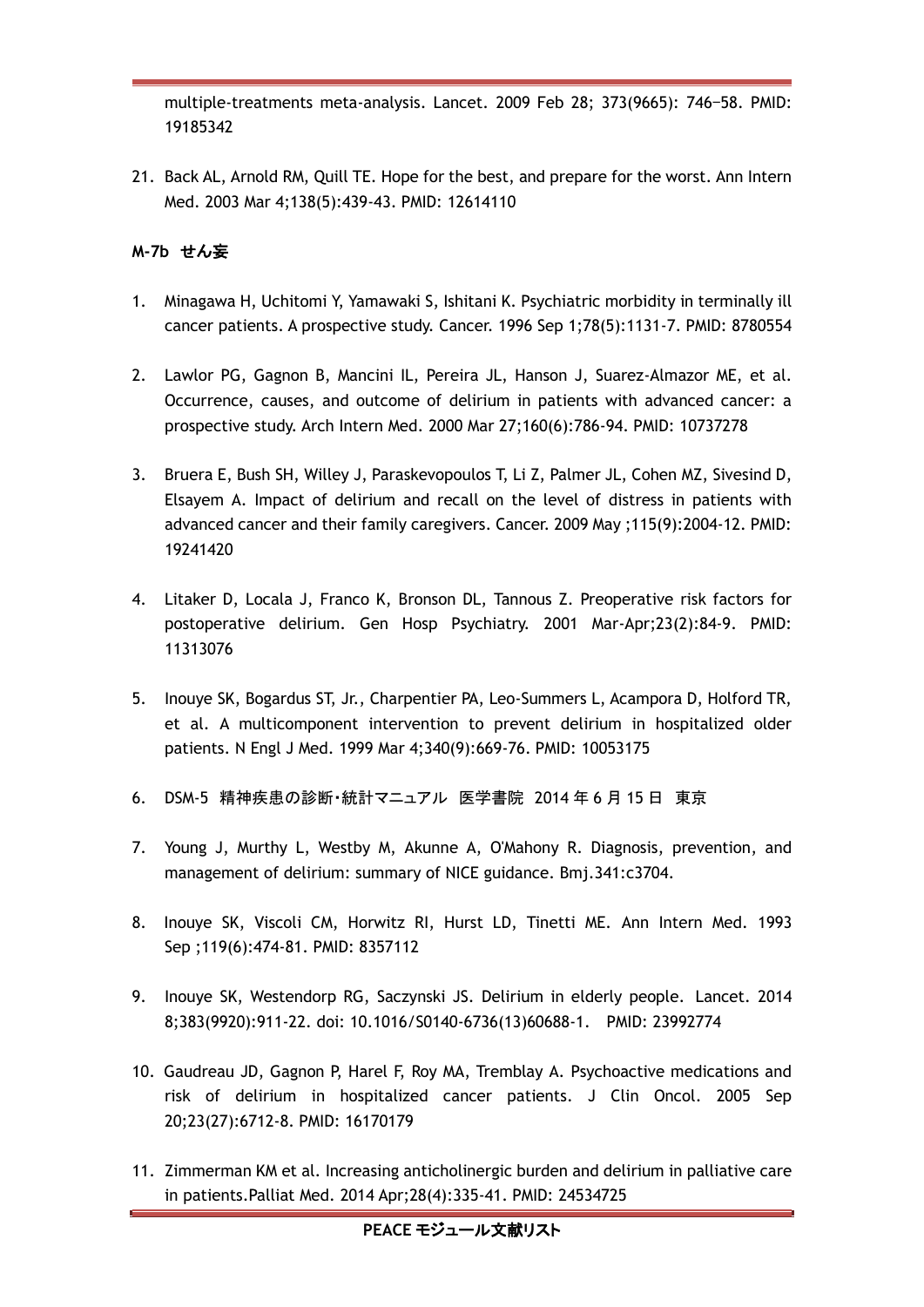- 12. Lawlor PG, Bush SH. Delirium in patients with cancer: assessment, impact, mechanisms and management. Nat Rev Clin Oncol. 2015 Feb;12(2):77-92. doi: 10.1038/nrclinonc.2014.147. PMID: 25178632
- 13. LeGrand SB. Delirium in palliative medicine: a review. J Pain Symptom Manage. 2012 Oct;44(4):583-94. PMID: 22682074
- 14. Breitbart W, Alici Y. Evidence-based treatment of delirium in patients with cancer. J Clin Oncol. 2012 Apr 10;30(11):1206-14. PMID: 22412123
- 15. Morita T, Tei Y, Tsunoda J, Inoue S, Chihara S. Underlying pathologies and their associations with clinical features in terminal delirium of cancer patients. J Pain Symptom Manage. 2001 Dec;22(6):997-1006. PMID: 11738162
- 16. 日本精神神経学会(監訳):米国精神医学会治療ガイドライン せん妄. 医学書院,東京, 1999.
- 17. Han CS, Kim YK. A double-blind trial of risperidone and haloperidol for the treatment of delirium. Psychosomatics. 2004 Jul-Aug;45(4):297-301. PMID: 15232043
- 18. Tahir TA, Eeles E, Karapareddy V, Muthuvelu P, Chapple S, Phillips B, et al. A randomized controlled trial of quetiapine versus placebo in the treatment of delirium. J Psychosom Res. 2010 Nov;69(5):485-90. PMID: 20955868
- 19. Meagher DJ, Moran M, Raju B, Gibbons D, Donnelly S, Saunders J, Trzepacz PT. Br J Psychiatry. 2007 Feb;190:135-41. PMID: 17267930

## **M-7c** 不眠

- 1. Ohayon, Maurice M., et al. "Meta-analysis of quantitative sleep parameters from childhood to old age in healthy individuals: developing normative sleep values across the human lifespan." *SLEEP-NEW YORK THEN WESTCHESTER-* 27 (2004): 1255-1274.
- 2. Darien, IL: American Academy of Sleep Medicine;American Academy of Sleep Medicine. International Classification of Sleep Disorders.3rd ed. 2014
- 3. MPs, Sébastien Simard, Julie Blanchet MPs, and Hans Ivers MPs. "Prevalence, clinical characteristics, and risk factors for insomnia in the context of breast cancer." *Sleep* 24.5 (2001): 583.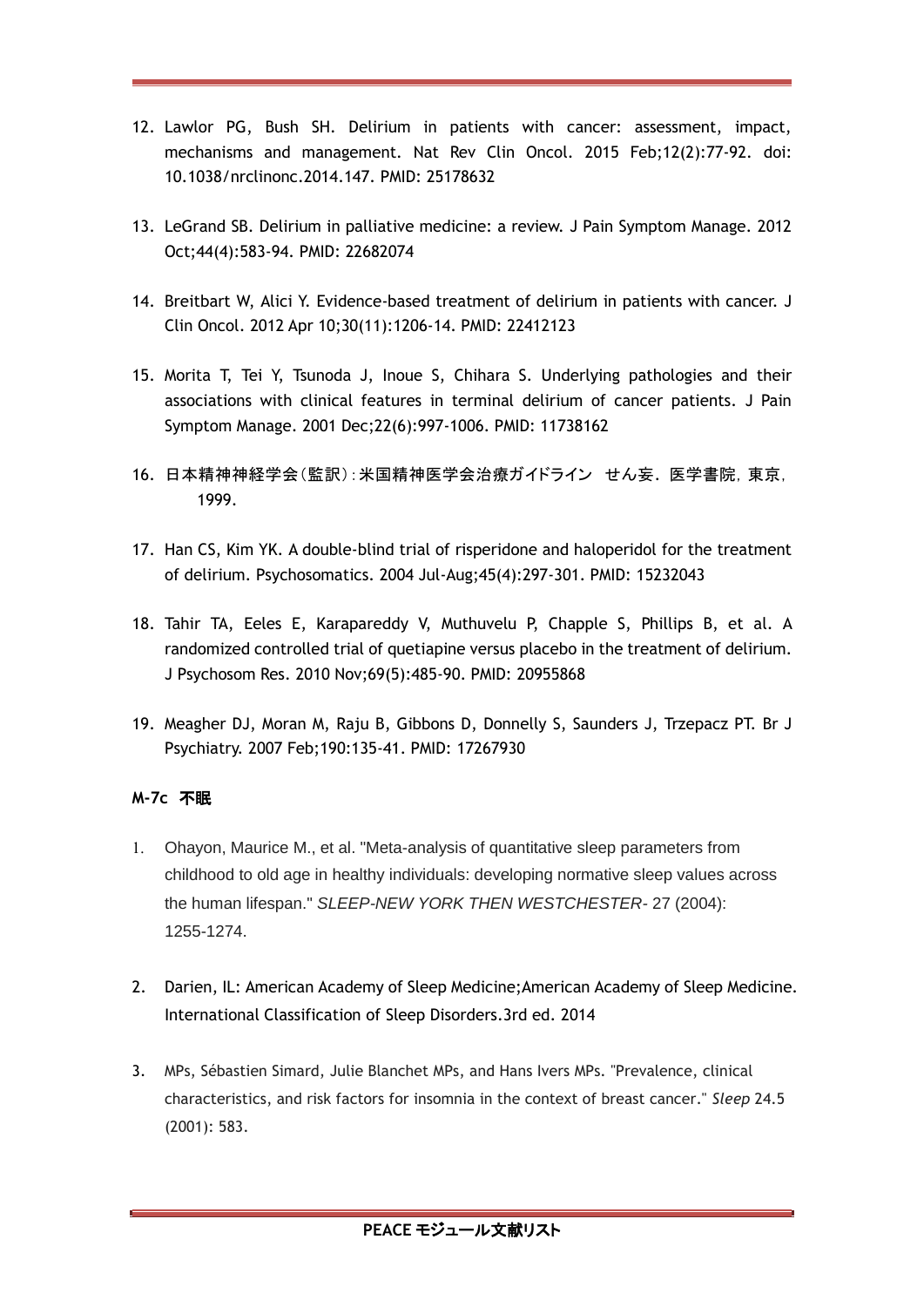- 4. Savard, Josée, and Charles M. Morin. "Insomnia in the context of cancer: a review of a neglected problem." *Journal of Clinical Oncology* 19.3 (2001): 895-908.
- 5. Engstrom CA1, Strohl RA, Rose L, Lewandowski L, Stefanek ME. Sleep alterations in cancer patients. Cancer Nurs. 1999 Apr;22(2):143-8.
- 6. 長谷川崇 他: 薬剤または物質誘発性の不眠. 精神科治療学 27(8):1021-27 (2012)
- 7. National Institutes of Health. "National Institutes of Health State of the Science Conference statement on Manifestations and Management of Chronic Insomnia in Adults, June 13-15, 2005." *Sleep* 28.9 (2005): 1049.
- 8. 睡眠障害の対応と治療ガイドライン 第2版,睡眠障害の診断・治療ガイドライン研究 会編,じほう,2012
- 9. 清水徹男. "睡眠薬の現状と今後の展望 (特集 睡眠障害診療のあり方: 内科医と睡眠専 門医との連携を目指して)." 内科 111.2 (2013): 203-208.
- 10. 睡眠薬の適正使用・休薬ガイドライン.三島和夫 編 じほう,2014
- 11. Feige, Bernd, et al. "Effects of alcohol on polysomnographically recorded sleep in healthy subjects." Alcoholism: Clinical and Experimental Research 30.9 (2006): 1527-1537.
- 12. Roehrs, Timothy, et al. "Ethanol as a hypnotic in insomniacs: self administration and effects on sleep and mood." *Neuropsychopharmacology* 20.3 (1999): 279-286.
- 13. Roth, Thomas, et al. "Hypnotics and behavior." *The American journal of medicine* 88.3 (1990): S43-S46.
- 14. Hajak, Göran, et al. ""As needed" pharmacotherapy combined with stimulus control treatment in chronic insomnia—assessment of a novel intervention strategy in a primary care setting." *Annals of Clinical Psychiatry* 14.1 (2002): 1-7.
- 15. Hajak, Göran, et al. "Abuse and dependence potential for the non‐benzodiazepine hypnotics zolpidem and zopiclone: a review of case reports and epidemiological data." *Addiction* 98.10 (2003): 1371-1378.
- 16. Uchiyama, Makoto, et al. "Efficacy of mianserin on symptoms of delirium in the aged: an open trial study." *Progress in Neuro-Psychopharmacology and Biological Psychiatry* 20.4 (1996): 651-656.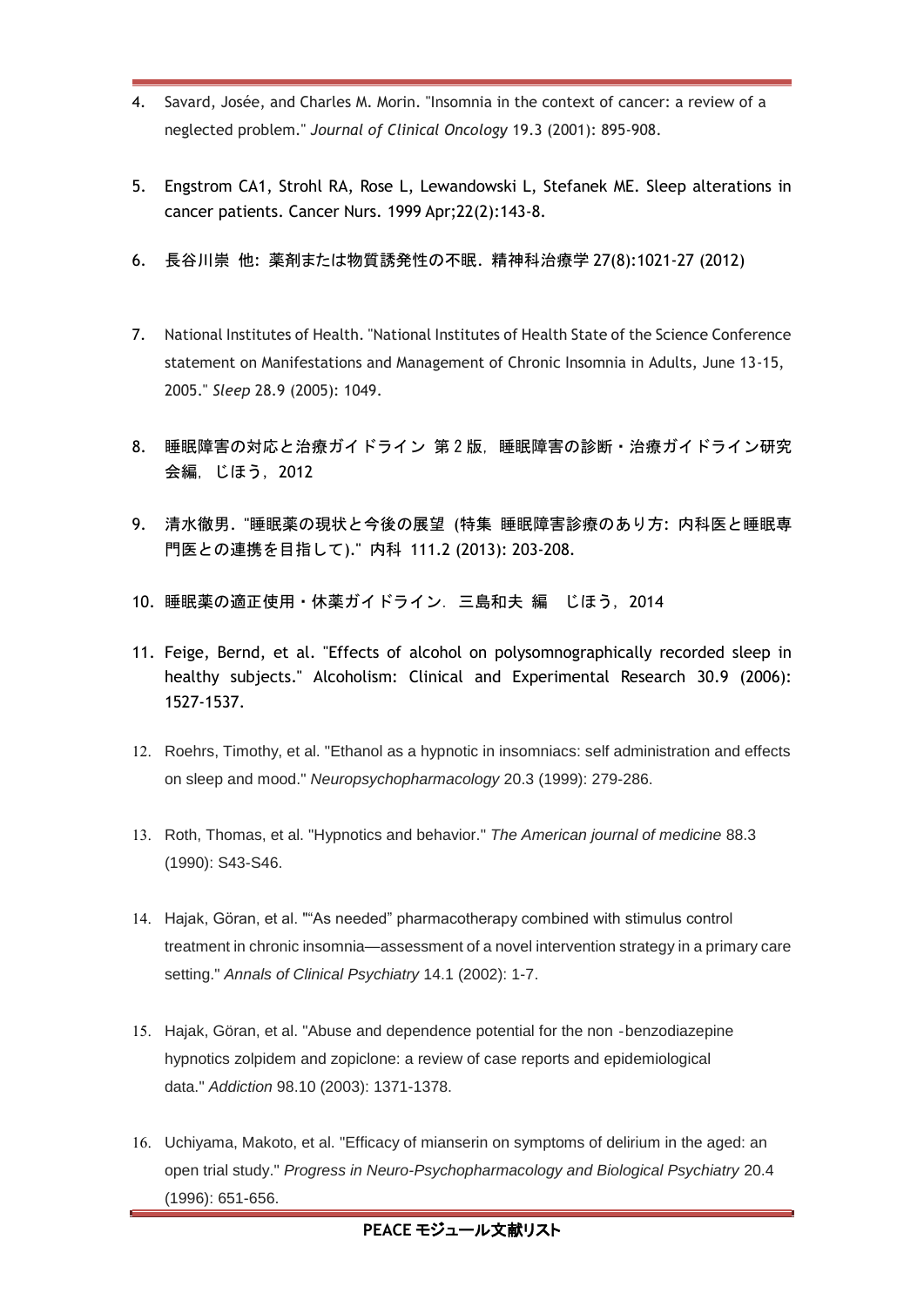- 17. Okamoto, Yasumasa, et al. "Trazodone in the treatment of delirium." *Journal of clinical psychopharmacology* 19.3 (1999): 280-282.
- 18. Hatta, Kotaro, et al. "Preventive effects of ramelteon on delirium: a randomized placebo-controlled trial." *JAMA psychiatry* 71.4 (2014): 397-403.

## **M-8** コミュニケーション

- 1. Mager WM, Andrykowski MA. Communication in the cancer 'bad news' consultation: patient perceptions and psychological adjustment. Psychooncology. 2002 Jan-Feb;11(1):35-46. PubMed PMID: 11835591. <http://www.ncbi.nlm.nih.gov/pubmed/11835591>
- 2. Ishikawa H, Takayama T, Yamazaki Y, Seki Y, Katsumata N. Physician-patient communication and patient satisfaction in Japanese cancer consultations. Soc Sci Med. 2002 Jul;55(2):301-11. PubMed PMID: 12144143. <http://www.ncbi.nlm.nih.gov/pubmed/12144143>
- 3. Maguire P, Faulkner A, Booth K, Elliott C, Hillier V. Helping cancer patients disclose their concerns. Eur J Cancer. 1996 Jan;32A(1):78-81. PubMed PMID:8695247. <http://www.ncbi.nlm.nih.gov/pubmed/8695247>
- 4. Tamblyn R, Abrahamowicz M, Dauphinee D, Wenghofer E, Jacques A, Klass D, Smee S, Blackmore D, Winslade N, Girard N, Du Berger R, Bartman I, Buckeridge DL, Hanley JA. Physician scores on a national clinical skills examination as predictors of complaints to medical regulatory authorities. JAMA. 2007 Sep 5;298(9):993-1001. PubMed PMID: 17785644.

<http://www.ncbi.nlm.nih.gov/pubmed/17785644>

- 5. 中川薫. 患者アウトカムとの関連からみた医師患者間のコミュニケーションに関する文献学的 検討. 保健医療社会学論集. 2001 12:32-46.
- 6. Ramirez AJ, Graham J, Richards MA, Cull A, Gregory WM, Leaning MS, Snashall DC, Timothy AR. Burnout and psychiatric disorder among cancer clinicians. Br J Cancer. 1995 Jun;71(6):1263-9. PubMed PMID: 7540037; PubMed Central PMCID:PMC2033827. <http://www.ncbi.nlm.nih.gov/pubmed/7540037> <http://www.ncbi.nlm.nih.gov/pubmed/PMC2033827>
- 7. Buckman R. Breaking bad news: why is it still so difficult? Br Med J (Clin Res Ed). 1984 May 26;288(6430):1597-9. PubMed PMID: 6426658; PubMed Central PMCID:PMC1441225. <http://www.ncbi.nlm.nih.gov/pubmed/6426658> <http://www.ncbi.nlm.nih.gov/pubmed/PMC1441225>
- 8. Fallowfield L, Jenkins V. Communicating sad, bad, and difficult news in medicine.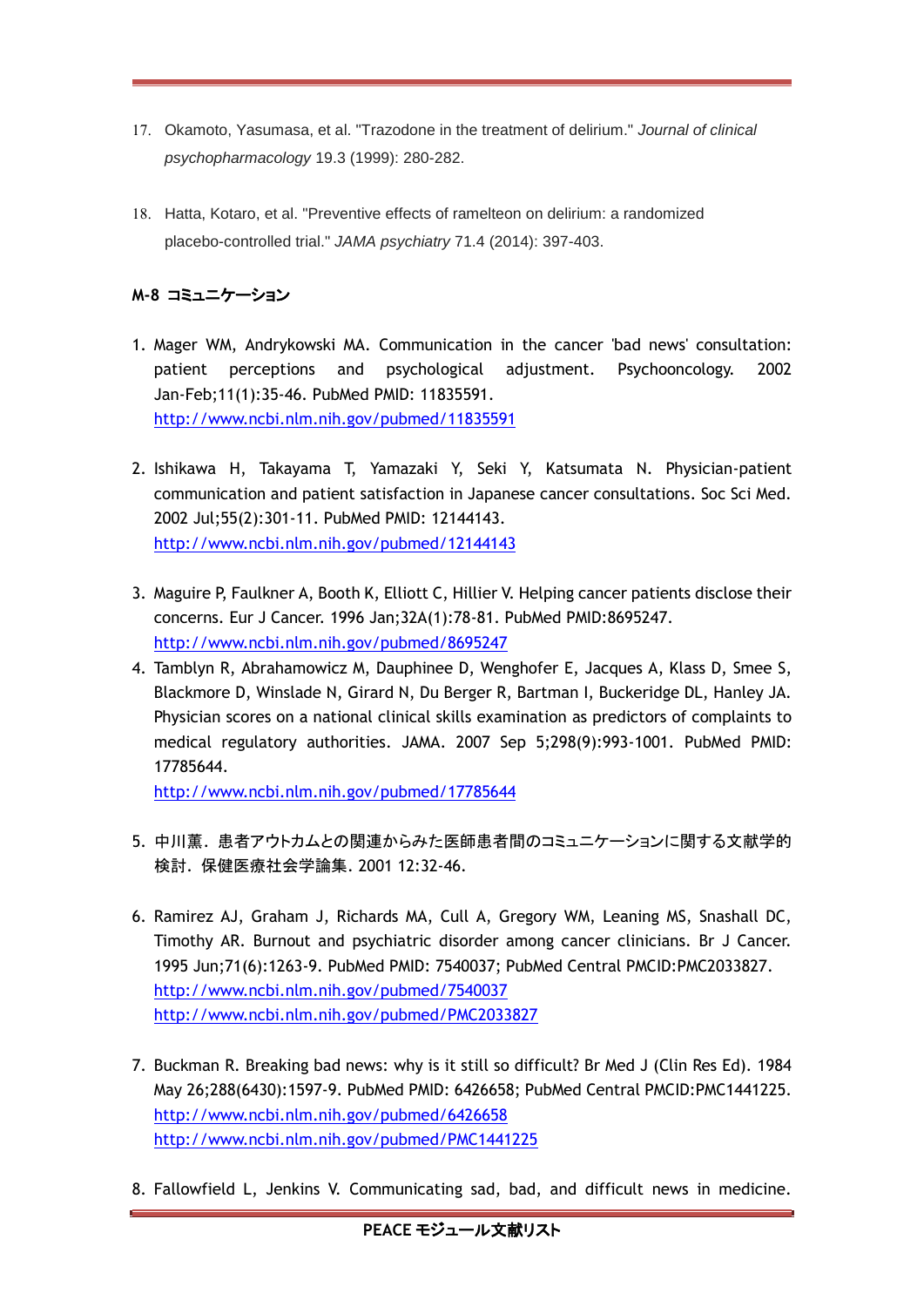Lancet. 2004 Jan 24;363(9405):312-9. PubMed PMID: 14751707. <http://www.ncbi.nlm.nih.gov/pubmed/14751707>

9. Kugaya A, Akechi T, Okuyama T, Nakano T, Mikami I, Okamura H, Uchitomi Y. Prevalence, predictive factors, and screening for psychologic distress in patients with newly diagnosed head and neck cancer. Cancer. 2000 Jun 15;88(12):2817-23. PubMed PMID: 10870066.

<http://www.ncbi.nlm.nih.gov/pubmed/10870066>

- 10.Uchitomi Y, Mikami I, Kugaya A, Akizuki N, Nagai K, Nishiwaki Y, Akechi T, Okamura H. Depression after successful treatment for nonsmall cell lung carcinoma. Cancer. 2000 Sep 1;89(5):1172-9. PubMed PMID: 10964348. <http://www.ncbi.nlm.nih.gov/pubmed/10964348>
- 11.Akechi T, Okamura H, Nishiwaki Y, Uchitomi Y. Psychiatric disorders and associated and predictive factors in patients with unresectable nonsmall cell lung carcinoma: a longitudinal study. Cancer. 2001 Nov 15;92(10):2609-22. PubMed PMID: 11745196. <http://www.ncbi.nlm.nih.gov/pubmed/11745196>
- 12.Akechi T, Okuyama T, Imoto S, Yamawaki S, Uchitomi Y. Biomedical and psychosocial determinants of psychiatric morbidity among postoperative ambulatory breast cancer patients. Breast Cancer Res Treat. 2001 Feb;65(3):195-202. PubMed PMID: 11336241. <http://www.ncbi.nlm.nih.gov/pubmed/11336241>
- 13.Okamura H, Watanabe T, Narabayashi M, Katsumata N, Ando M, Adachi I, Akechi T, Uchitomi Y. Psychological distress following first recurrence of disease in patients with breast cancer: prevalence and risk factors. Breast Cancer Res Treat. 2000 May;61(2):131-7. PubMed PMID: 10942098. <http://www.ncbi.nlm.nih.gov/pubmed/10942098>
- 14.Okamura M, Yamawaki S, Akechi T, Taniguchi K, Uchitomi Y. Psychiatric disorders following first breast cancer recurrence: prevalence, associated factors and relationship to quality of life. Jpn J Clin Oncol. 2005 Jun;35(6):302-9. Epub 2005 Jun 16. PubMed PMID: 15961434.

<http://www.ncbi.nlm.nih.gov/pubmed/15961434>

15.Akechi T, Okuyama T, Sugawara Y, Nakano T, Shima Y, Uchitomi Y. Major depression, adjustment disorders, and post-traumatic stress disorder in terminally ill cancer patients: associated and predictive factors. J Clin Oncol. 2004 May 15;22(10):1957-65. PubMed PMID: 15143090.

<http://www.ncbi.nlm.nih.gov/pubmed/15143090>

16.Tanaka H, Tsukuma H, Masaoka T, Ajiki W, Koyama Y, Kinoshita N, Hasuo S, Oshima A. Suicide risk among cancer patients: experience at one medical center in Japan,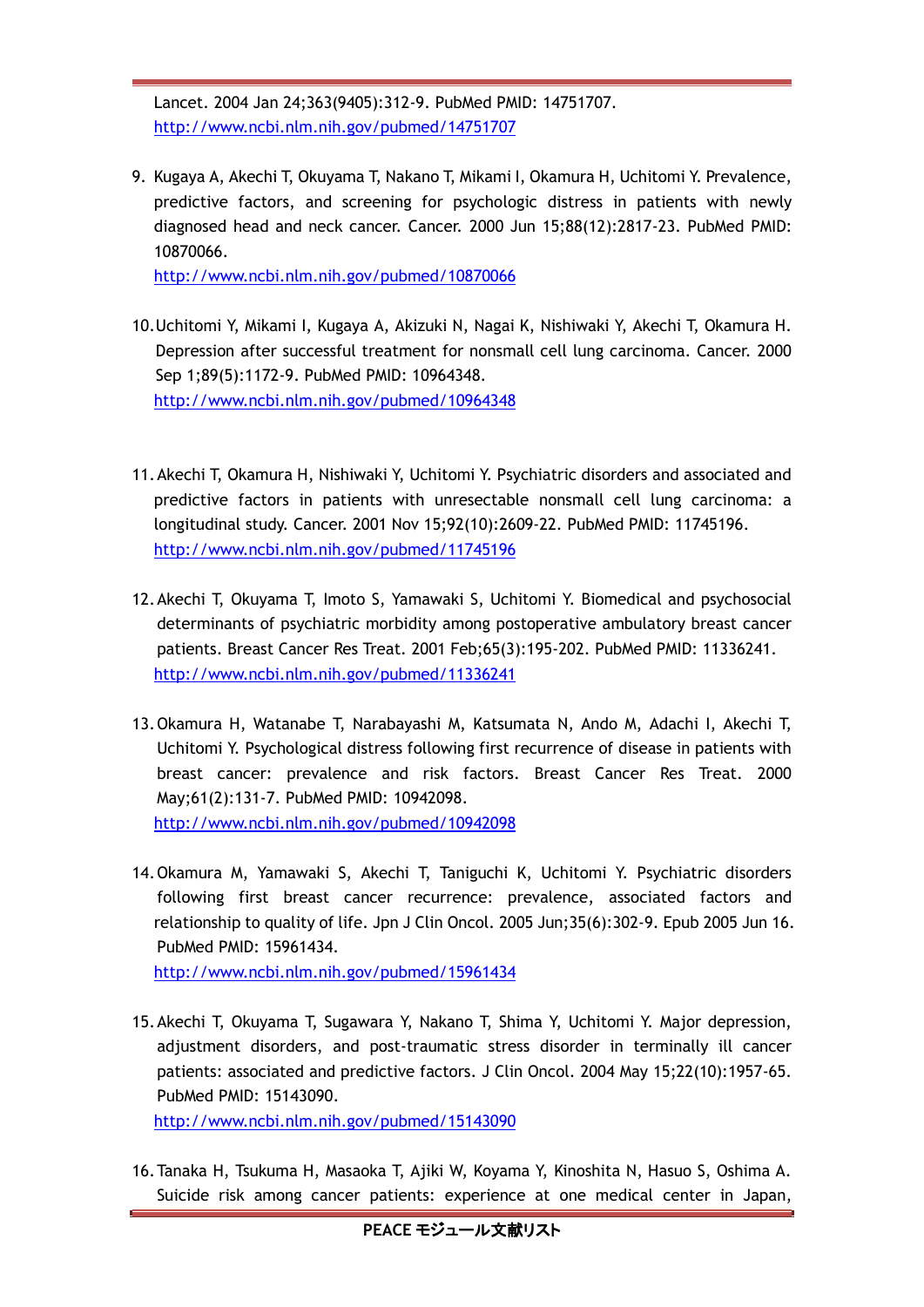1978-1994. Jpn J Cancer Res. 1999 Aug;90(8):812-7. PubMed PMID: 10543251. <http://www.ncbi.nlm.nih.gov/pubmed/10543251>

- 17.Fujimori M, Akechi T, Akizuki N, Okamura M, Oba A, Sakano Y, Uchitomi Y. Good communication with patients receiving bad news about cancer in Japan. Psychooncology. 2005 Dec;14(12):1043-51. PubMed PMID: 15818592. <http://www.ncbi.nlm.nih.gov/pubmed/15818592>
- 18.Fujimori M, Akechi T, Morita T, Inagaki M, Akizuki N, Sakano Y, Uchitomi Y. Preferences of cancer patients regarding the disclosure of bad news. Psychooncology. 2007 Jun;16(6):573-81. PubMed PMID: 16998948. <http://www.ncbi.nlm.nih.gov/pubmed/16998948>
- 19.Fujimori M, Shirai Y, Asai M, Kubota K, Katsumata N, Uchitomi Y. Effect ofcommunication skills training program for oncologists based on patient preferences for communication when receiving bad news: a randomized controlled trial. J Clin Oncol. 2014 Jul10;32(20):2166-72.
- 20.Shirai Y, Fujimori M, Ogawa A, Yamada Y, Nishiwaki Y, Ohtsu A, Uchitomi Y. Patients' perception of the usefulness of a question prompt sheet for advanced cancer patients when deciding the initial treatment: a randomized, controlled trial. Psychooncology. 2012 Jul;21(7):706-13.
- 21.Butow PN, Dunn SM, Tattersall MH, Jones QJ. Computer-based interaction analysis of the cancer consultation. Br J Cancer. 1995 May;71(5):1115-21.
- 22.Butow P, Devine R, Boyer M, Pendlebury S, Jackson M, Tattersall MH. Cancer consultation preparation package: changing patients but not physicians is not enough. J Clin Oncol. 2004 Nov 1;22(21):4401-9.
- 23.Brown RF, Butow PN, Dunn SM, Tattersall MH. Promoting patient participation and shortening cancer consultations: a randomised trial. Br J Cancer. 2001 Nov 2;85(9):1273-9.
- 24.Clayton JM, Butow PN, Tattersall MH, Devine RJ, Simpson JM, Aggarwal G, Clark KJ, Currow DC, Elliott LM, Lacey J, Lee PG, Noel MA. Randomized controlled trial of a prompt list to help advanced cancer patients and their caregivers to ask questions about prognosis and end-of-life care. J Clin Oncol. 2007 Feb 20;25(6):715-23.
- 25.Bruera E, Sweeney C, Willey J, Palmer JL, Tolley S, Rosales M, Ripamonti C. Breast cancer patient perception of the helpfulness of a prompt sheet versus a general information sheet during outpatient consultation: a randomized, controlled trial. J Pain Symptom Manage. 2003 May;25(5):412-9.

#### **M-9** 地域連携と治療・療養の場の選択